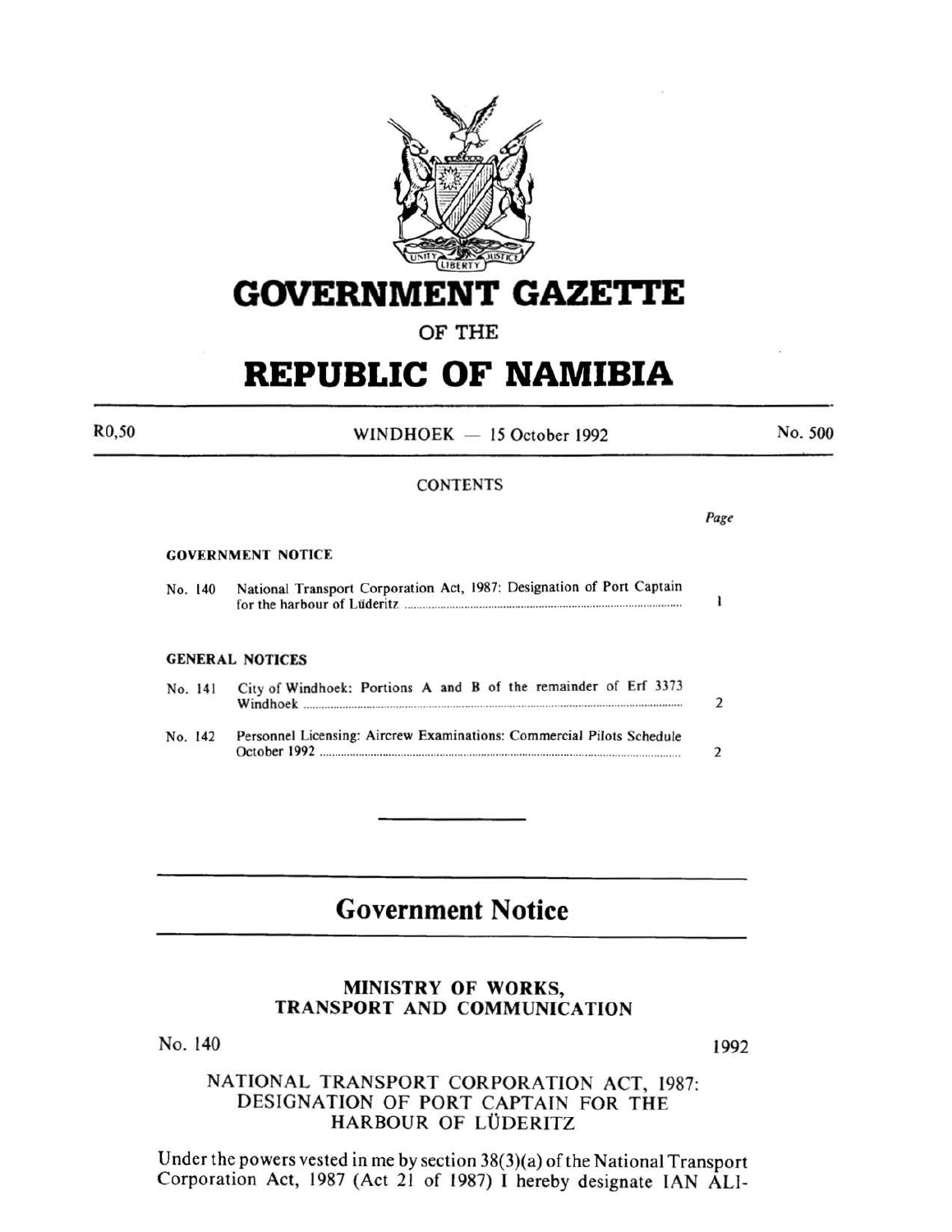STER WINGATE, Identity No. 470228 51 7910 4, an employee of Transnamib Limited at Luderitz harbour, to perform the duties and functions set out in section 38 of the said Act.

Given under my Hand and the Seal of the Republic of Namibia at Windhoek, this 18th day of August in the year One Thousand Nine Hundred and Ninety-two.

Sam Nujoma President BY ORDER OF THE PRESIDENT-IN-CABINET

**General Notices** 

#### CITY OF WINDHOEK

No. 141

1992

#### PORTIONS A AND B OF THE REMAINDER OF ERF 3373 WINDHOEK

Notice is hereby given in terms of Section 183(1)(b)(ii) of the Municipal Ordinance, 1963 (Ordinance No. 13 of 1963) as amended, that the Municipality of Windhoek proposes to close permanently the undermentioned Portions as indicated on plan  $P/2754/\text{\AA}$  which lies for inspection during office hours at the office of the Town Planner, Room 702, Municipal Offices, Independence Avenue, Windhoek.

#### Portions A and **B** of Public Open Space, the Remainder of Erf 3373 Windhoek.

Objections to the proposed closing are to be served on the Director, Ministry of Local Government and Housing, Private Bag 13289 Windhoek, and the Town Clerk, P.O. Box 59, Windhoek, within 30 days after the appearance of this notice in accordance with Article 183(3) of the above Ordinance.

J.G.B. BLIGNAUT TOWN CLERK